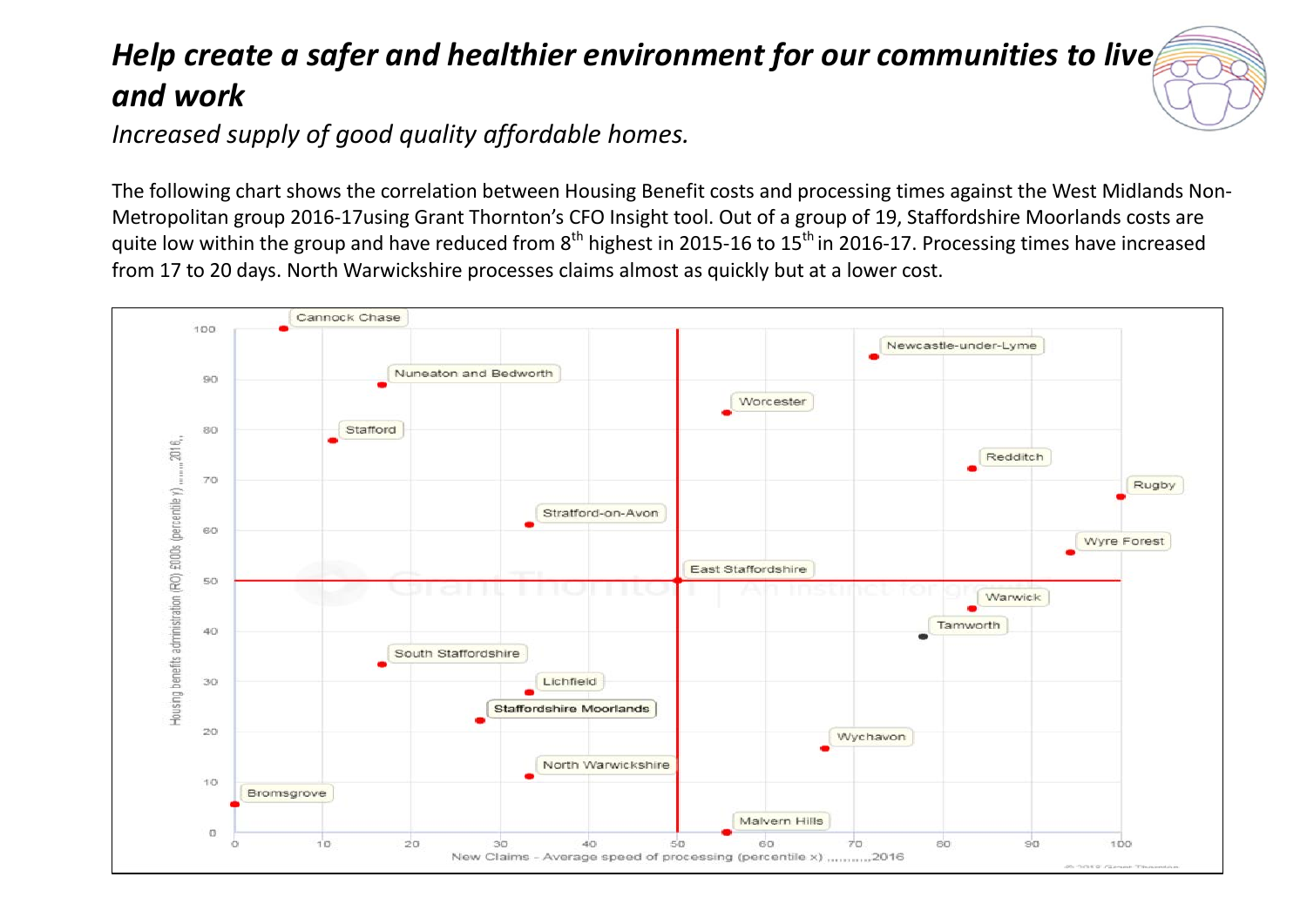This chart shows the correlation between Change in Circumstances processing times and costs against the group. Staffordshire Moorlands' costs have reduced significantly but processing times have increased slightly from 6 days in 2015-16 to 7 days, moving the rank from 3<sup>rd</sup> to 8th. North Warwickshire processes changes faster and at a lower cost.

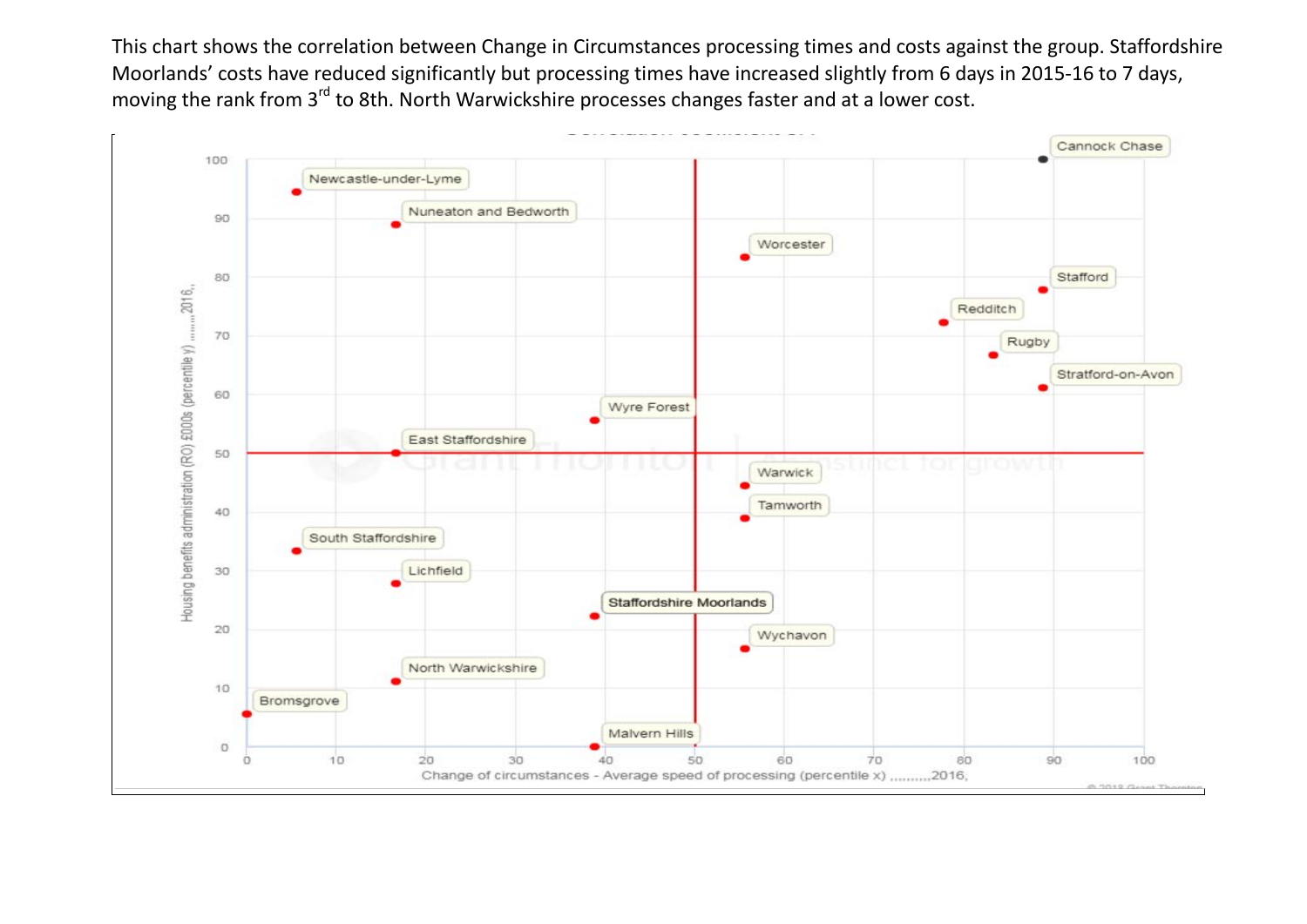This bar chart shows changes in the number of households in temporary accommodation in Staffordshire Moorlands since 2009. Overall there has been an increase of 140% between 2009-2016 but the figure is still relatively low.

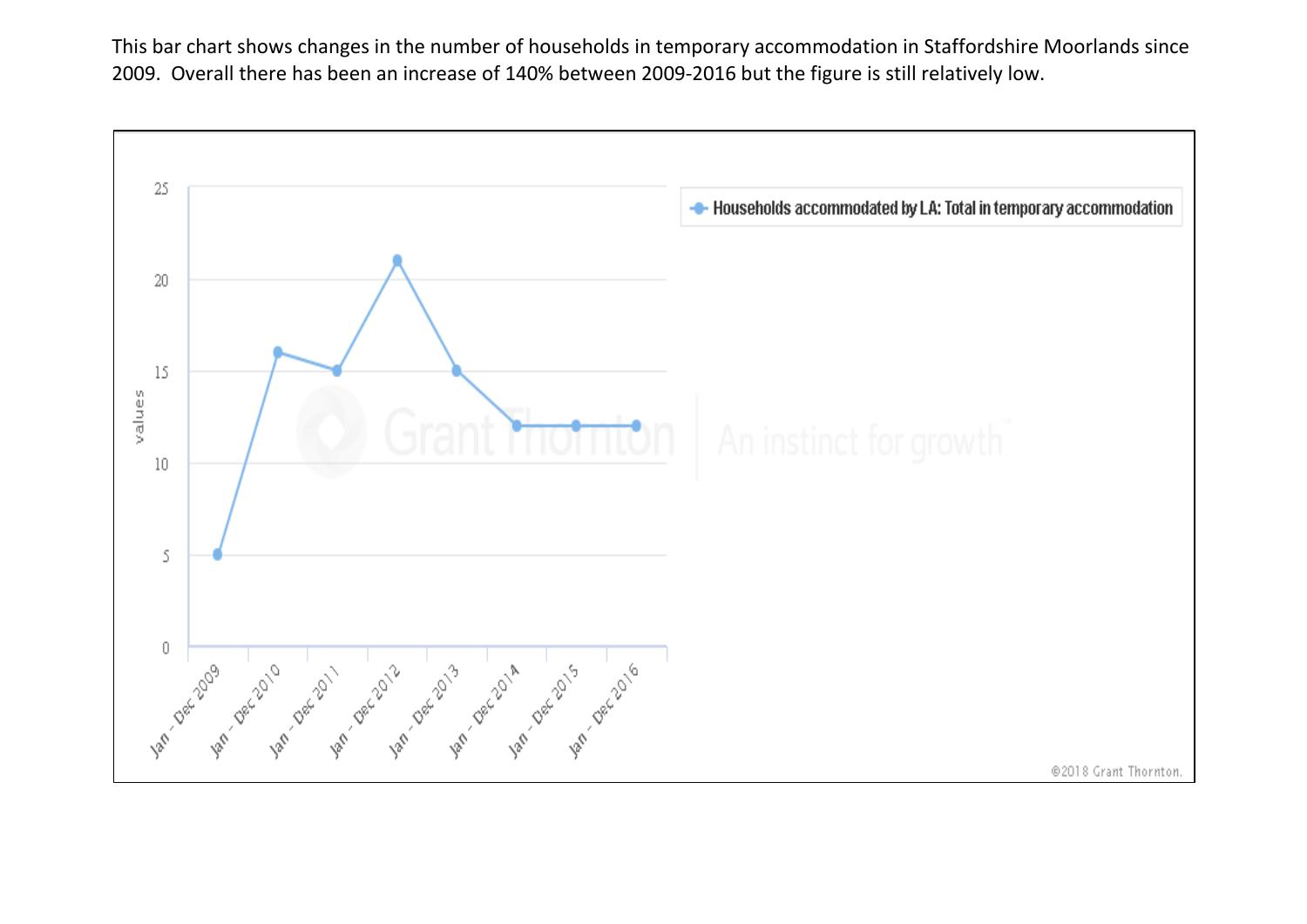## *Effective support of community safety arrangements including CCTV*

The chart below shows the cost of CCTV compared to the total number of crimes (percentile) for Staffordshire Moorlands against the group 2016-17. Costs are mid/high at £187,000 but the total number of crimes are low at 4,671 (10<sup>th</sup> lowest out of a group of 11). Councils spending similar amounts on CCTV would appear to have a higher incidence of crime.

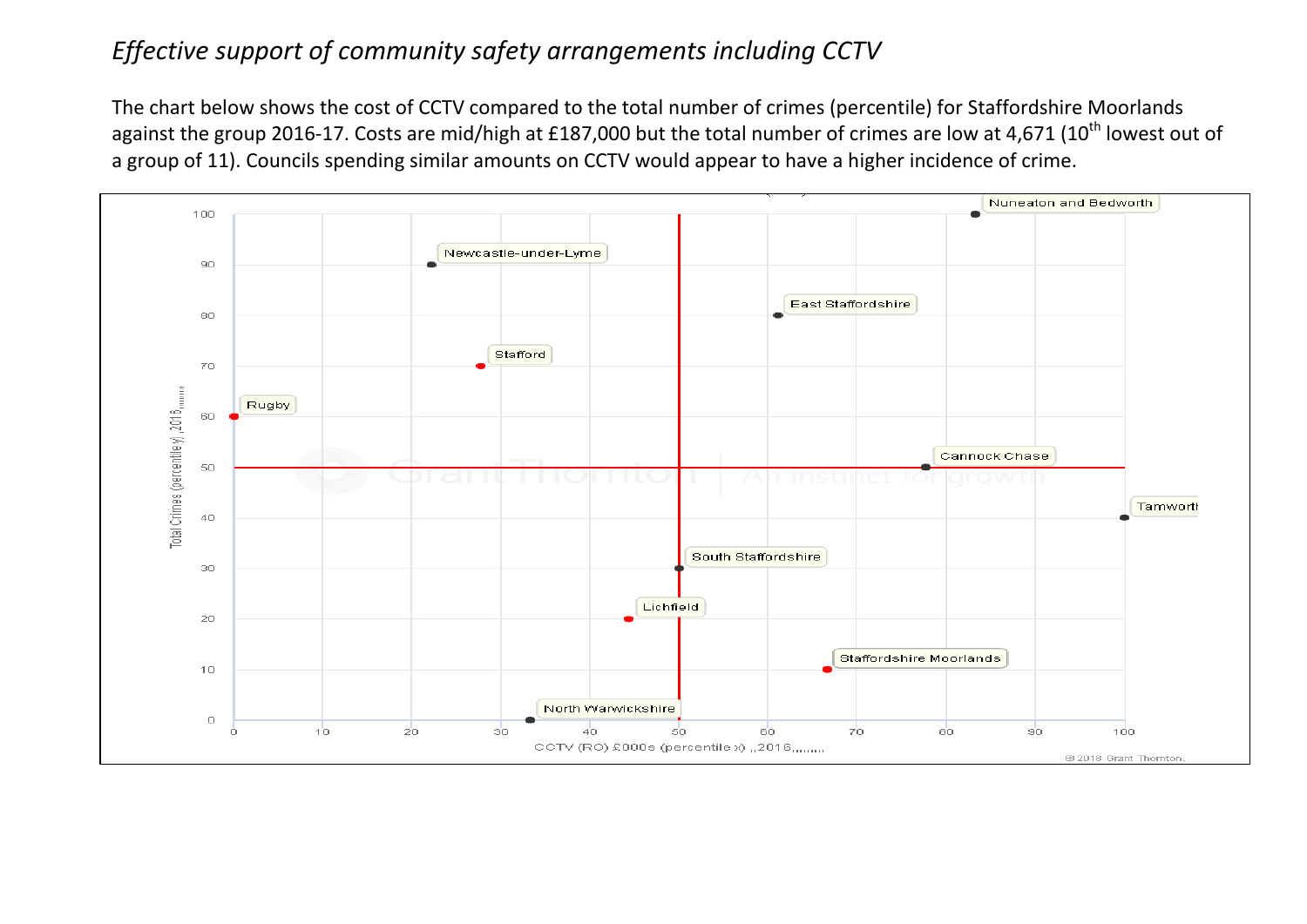## *Provision of sports facilities and leisure opportunities focused upon improving health*

This map shows which quintile Staffordshire Moorlands falls into for sport and recreational facilities (including golf) (RO) £000's for all English districts in 2016-17. Compared to the West Midlands Group, Staffordshire Moorlands is ranked 9<sup>th</sup> highest spend out of 19.

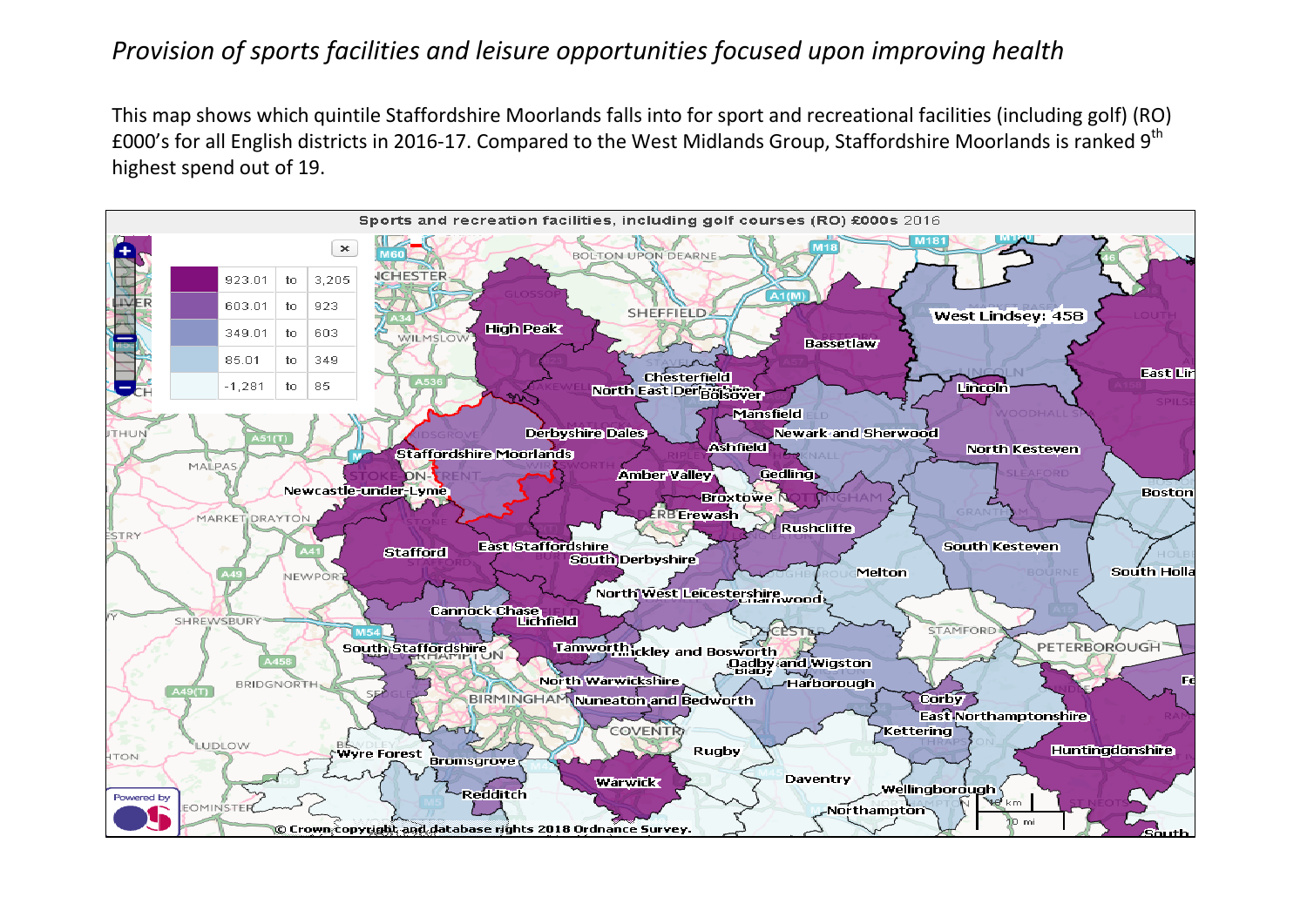This bar chart shows the proportion of the population in Staffordshire Moorlands who participate in 150+ minutes of exercise per week compared to other council areas in Staffordshire (Nov 16- Nov 17 Sport England). Staffordshire Moorlands has 59.5% of its residents participating in 150+ minutes of exercise per week, compared to the Staffordshire average of 59%.

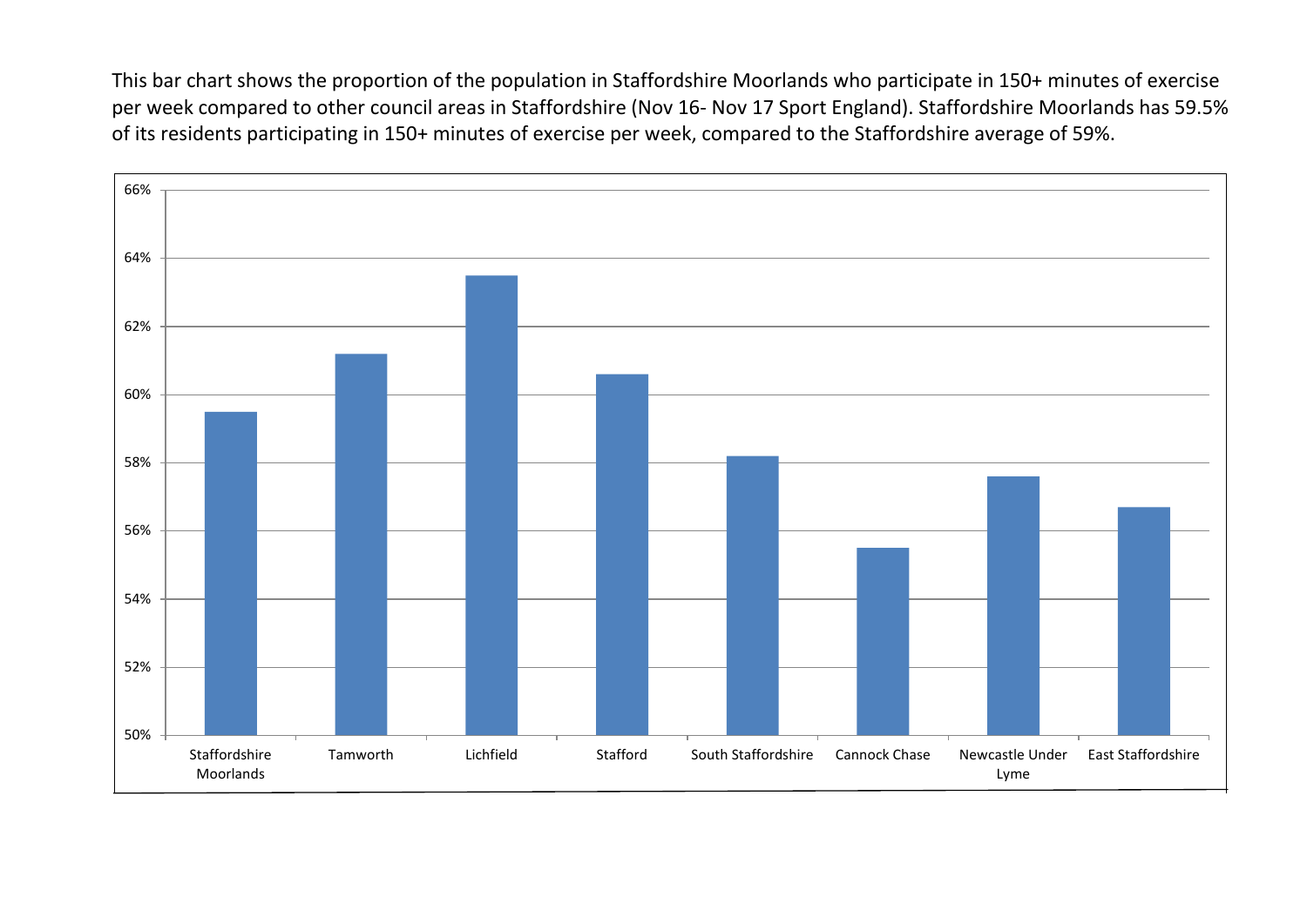This spider chart gives an overview of expenditure, income and outcomes relating to sports and leisure facilities. In the context of all English districts, Staffordshire Moorlands has an average gross expenditure and high net unit spend on sports and recreation facilities. Income from these facilities is very low and the proportion of residents in Staffordshire Moorlands who participate in 1 session of sport a week is low in the national context. Sedgemoor has a similar level of gross expenditure to Staffordshire Moorlands, as well as a similar level of sports participation. However, Sedgemoor has a much higher total income from sports and recreation facilities, and a lower spend per head of population

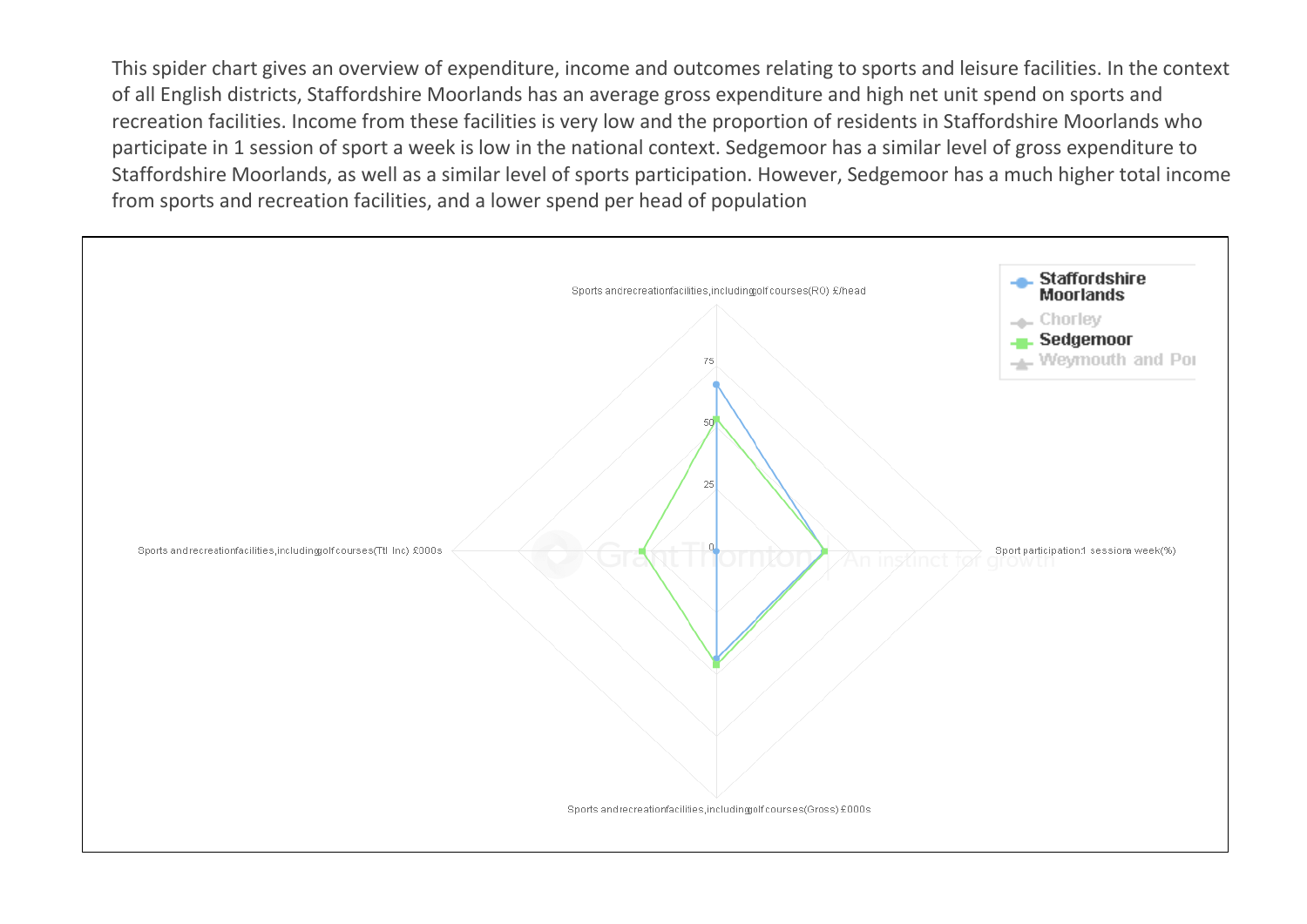This map shows spend per head of population on sports and recreation facilities for all English districts (RO, £/head 2016-17) and shows that Staffordshire Moorlands sit in the third quintile for unit spend on sports and recreational facilities.